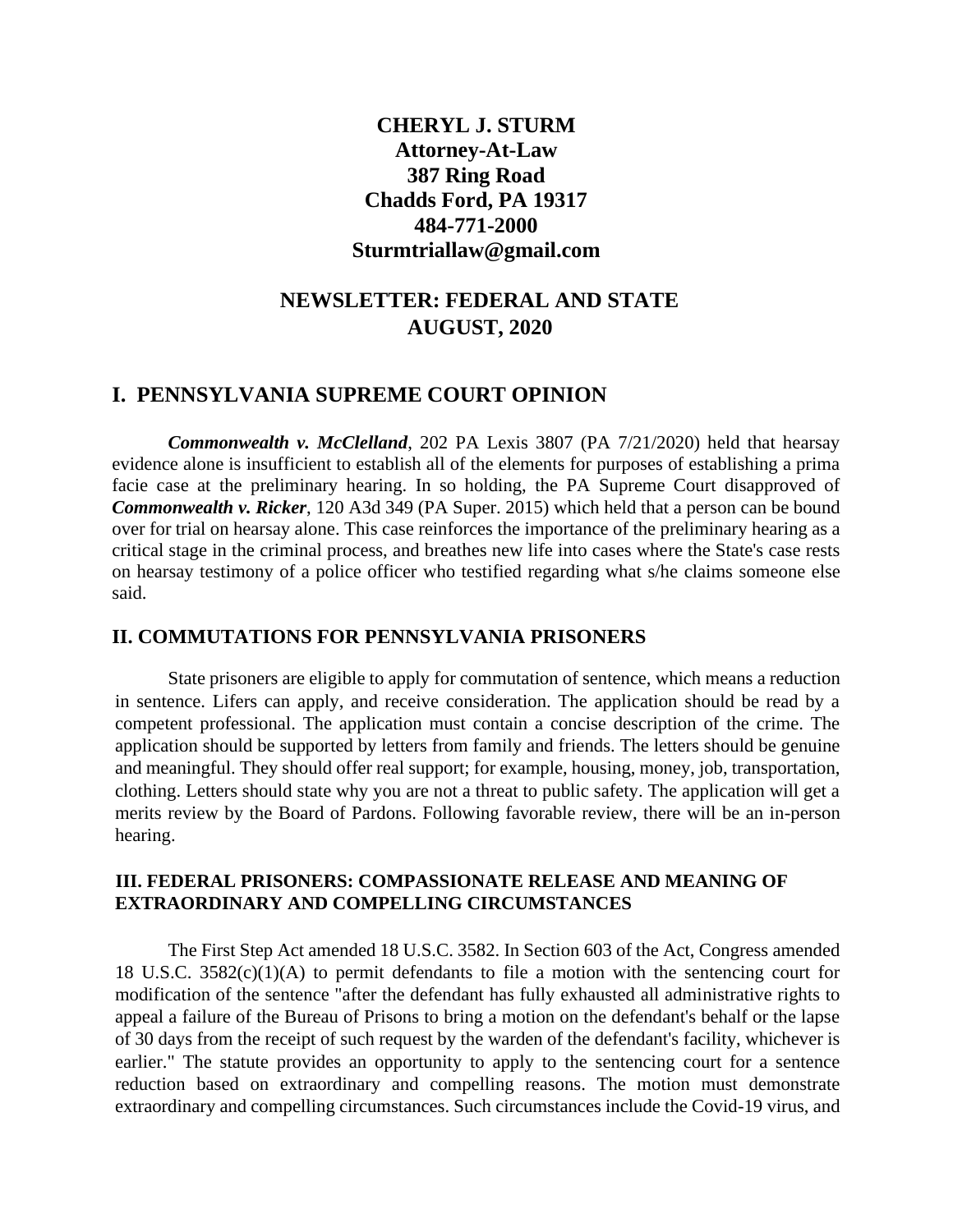the prison conditions spreading the virus, plus advanced age or some other recognized CDC threat from the virus. For instance, a prisoner who had had a heart attack won his release from a 360 month-sentence by providing documentation of the heart attack and the threat to his life from the prison conditions. Prisoners have won sentence reductions from the failure on the part of the First Step Act to make changes to  $924(c)(1)(C)$  retroactive. At least one district court has held that  $3582(c)(1)(A)$  can be used to reduce the very long sentences arising from stacking sentences for second or subsequent convictions for possession of a firearm during a drug trafficking offense before the first conviction became final.

#### **IV. SCOPE OF PRACTICE**

My practice encompasses plea negotiations, sentencing consultation, sentencing, preparation of sentencing memoranda, disciplinary problems, parole representation, parole appeals, parole memoranda, 2241 habeas corpus petitions, presidential pardons and commutations, state pardons and commutations, 2254 habeas corpus petitions, and 2255 motions, direct appeals in all Circuits, U.S. Supreme Court practice, treaty transfers, convention transfers, derivative citizenship claims, removal (deportation) proceedings, civil commitments, and other immigration matters. Published cases include, but are not limited to, the following: Harris v. Martin, 834 F2d 361 (3d Cir. 1987), United States v. Reshenberg, 893 F2d 1333 (3d Cir. 1989), United States v. Calabrese, 942 F2d 218 (3d Cir. 1991), United States v. Cole, 813 F2d 43 (3d Cir. 1987), United States v. Day, 969 F2d 39 (3d Cir. 1992), Farese v. Luther, 953 F2d 49 (3d Cir. 1992), Schiano v. Luther, 954 F2d 910 (3d Cir. 1992), United States v. Mathews, 11 F3d 583 (6th Cir. 1993), United States v. Nanfro, 64 F3d 98 (2d Cir. 2005), United States v. Henson, 948 F.Supp. 431 (MDPA 1996), United States v. Miller, 849 F2d 896 (4th Cir. 1988), Phifer v. Warden, 53 F3d 859 (7th Cir. 1995), Prioleau v. United States, 828 F.Supp. 261 (SDNY 1993), United States v. Tiller, 91 F3d 127 (3d Cir. 1996), United States v. Amerman, [2255 granted, sentence reduced) (EDPA 92- 498-02) affirmed 14 F3d 49 (2000); United States v. Eyer, 113 F3d 470 (3d Cir. 1997); United States v. Fields, 113 F3d 313 (2d Cir.1997); United States v. DePace, 120 F3d 233 (11th Cir. 1997); United States v. Derrick Williams, 158 F3d 736 (3d Cir. 1998), Paters v. United States, 159 F3d 1043 (7<sup>th</sup> Cir. 1998); United States v. Conhaim, 160 F3d 893 (2d Cir. 1998); United States v. DiPina, 178 F3d 68 (1st Cir. 1999), In re Weatherwax, CTA3 No. 99-3550 [Hazel-Atlas independent action is not a second or successive 2255 motion], Cullen v. United States, 194 F3d 401 (2d Cir. 1999), United States v. Almodovar, 100 F.Supp. 2d 301 (EDPA 2000, Ludwig, J.) Dabelko v. United States, 211 F3d 1268 (6th Cir. 2000); United States v. Carmichael, 216 F3d 224 (2d Cir. 2000); United States v. Williams, 247 F3d 353 (2d Cir. 2001); United States ex rel. Bryant v. Warden, 50 Fed. Appx. 13 (2d Cir. 2002), United States v. Peyton, 12 Fed. Appx. 145 (4th Cir. 2001); United States v. Smith, 348 F3d 545 (6th Cir. 2003); Blount v. United States, 330 F.Supp.2d 493 (EDPA 2004); Commonwealth v. Hanna, 964 A2d 923 (PA Super. 2009). Important unpublished cases include: United States v. Lopez, 93-246-01 (EDPA, Hutton, J, )[2255 granted]; United States v. Garcia-Cintron, 93CVl771 (EDPA, Gawthrop)[2255 granted, sentence reduced]; United States v. Fazekas, C.A. No. 94-1542 [WDPA, Diamond C.J.][2255 motion granted, sentence reduced from 30 years to 10 years], Henry Jones v. United States, 2:90CV 4291 [DNJ, Sarokin, J. [2255 motion granted for ineffective assistance, prisoner released]; Hearn v. United States, CA. 93-464 [WDVA], [misclassification of methamphetamine, sentence reduced from 180 months to 90 months], United States v. Richard H. Wilson, 90 CRIM 69-01, 91 CIV 3326 [EDPA, Gawthrop][2255 motion granted, actual innocence; immediate release], United States v. Gevares,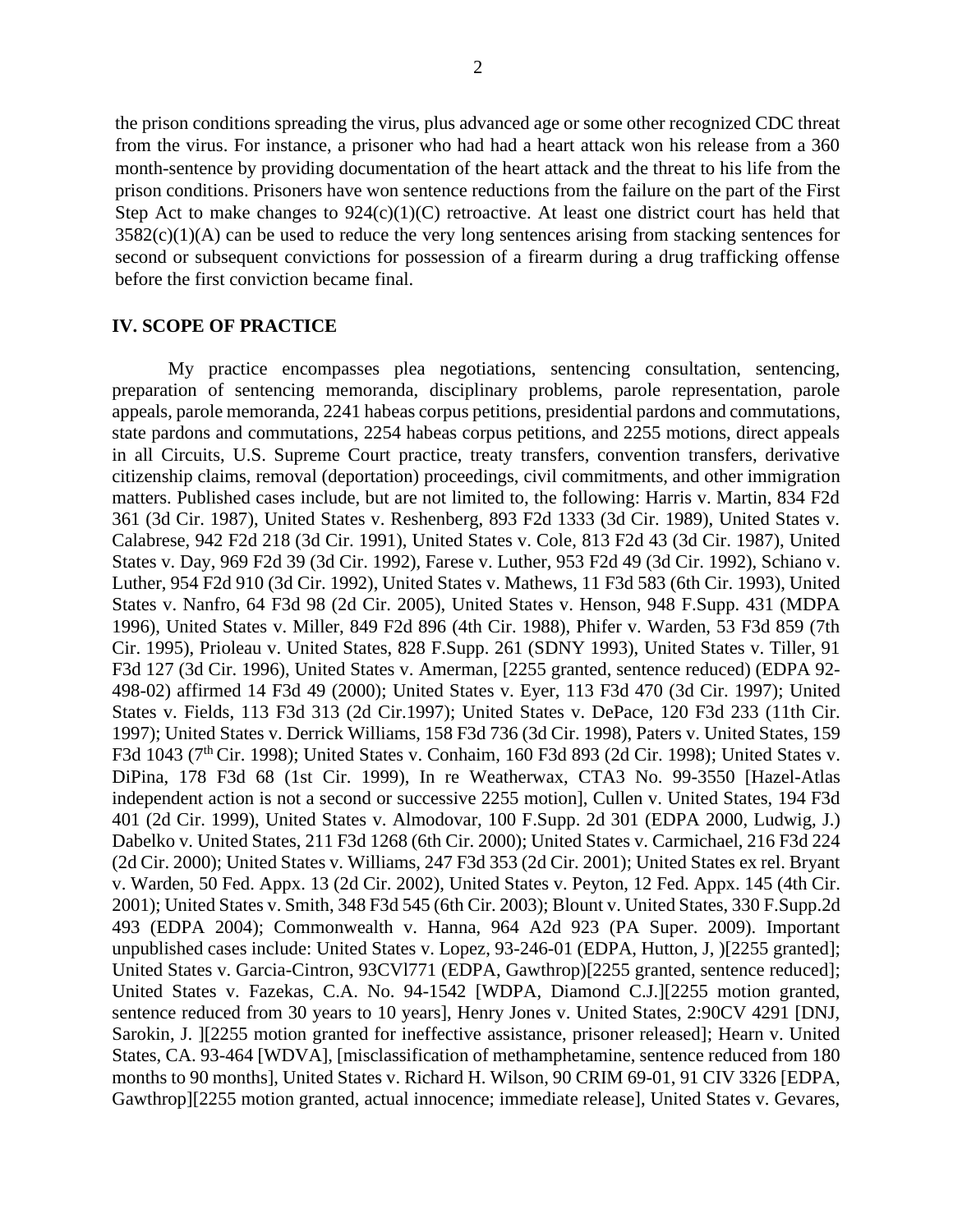961 F.Supp. 192 (NDOH, ED 1996)[2255 granted; firearms sentence vacated; government motion to resentence denied], United States v. Cross, CTA6 No. 03-3562 (sentence vacated, and reduced on remand), United States vs. Alexander, C'TA3 No. 96-1696 [sentence reduced, and case remanded for hearing on distinction between cocaine base and crack cocaine], United States v. Kostrick, 103 F3d 114 (3d Cir. 1996)[848 vacated], United States v. Michaels, 2001 U.S. Dist. Lexis 191 15 (EDPA, Fullam, J.)[term of supervised release reduced], United States v. Williams, 146 Fed. Appx. 656 (2d Cir. 2002)[sentence vacated and reduced], United States v. R. Thomas, 273 Fed. Appx. 103 (2d Cir. 2008)[sentence vacated and reduced], United States v. Matos, 92 Cr 39-A (EDVA, Ellis, J. granted, sentence reduced], United States v. Diaz, Crim. No. 92-78-02 [EDPA] [sentence reduced for miscalculation of criminal history category], United States v. Eberly, 5 F3d 1491 (3d Cir. 1993)[2255 granted, sentence vacated], United States v. Forde, 92- 429-A [ED VA, Hilton] [2255 granted, life sentence vacated; sentence reduced]; United States v. Cruz-Pagan, 91-006 [EDPA, life sentence vacated; sentence reduced], United States v. Ostreicher, 91 cv 3576 [EDNY, Weinstein, J.] [2255 motion vacated, special parole term vacated]; United States v. S. Jones, 22 F3d 304 (3d Cir. 1994)[2255 granted, sentence vacated]; United States v. S. Jones, 47 F3d 1162 (3d Cir. 1995)[2255 granted, sentence vacated, sentence reduced]; United States ex rel. Maurice Roberts v. Warden, 93-CV-1064 [NDNY] [Probation Department's imposition of restrictions on employment violated due process], Darryl Pierce v. United States, 89CR176 (MDPA, Rambo, J. )[2255 granted in part, sentence reduced], Baron v. United States, 97CV290 [DUT][2255 granted, sentence reduced and prisoner released]; Simpkins v. United States, 1999CR22 [NDWV, 2255 granted; failure to properly file 851 special information; sentence reduced]; United States v. Vernon, 92-340-01 [EDPA, Dalzell, J.] [2255 granted, restitution order vacated and modified]; United States v. Cora Love, 92-504-16 [EDPA, Giles, C.J., 2255 motion granted, sentence reduced]; United States v. Rosa, 90-38 [DNJ][2255 granted; sentence reduced]; United States v. Broadus, 91 CR209, 97CV965 [MDNC, Tilley, J.] [2255 granted in part, sentence reduced by 20 years]; United States v. Arevalo, 94CR702, 97 CV 946 [SDFLA, Moreno, J.] [2255 granted, sentence reduced]; United States v. H. Cruz, 93CR341 [SDFLA, Highsmith, J.] [2255 granted, sentence reduced]; Stocker v. Warden, 2004 U.S. Dist. Lexis 5395 [EDPA, Giles, C.J. Habeas corpus granted based on actual innocence, sentence vacated], Stovall v. Warden, 2005 U.S. Dist. Lexis 6758 (EDPA Diamond)[2254 habeas granted in part restoring right to appeal]; Pedretri v. United States, 1996 U.S. Dist. Lexis 6315 (NDNY, McAvoy C.J .)[2255 granted, sentence reduced]; United States v. Boggi, 1997 U.S. Dist. Lexis 14165 (EDPA 1997)[2255 granted, sentence reduced]; United States ex rel. Shriner v. Warden, 1:CV03-0481 (MDPA, Rambo, J.) [ [2241 habeas granted, sentence reduced], Commonwealth v. Keeman Copeland, [CP 9607-1215 1/3 Greenspan, J.] [PCRA granted based on ineffective assistance of trial and appellate counsel. Conviction for first degree murder vacated. Life sentence vacated], Boyd v. Nish et al., 2007 U.S. Dist. Lexis 7176 (EDPA 2007, Tucker, J.)[Section 2254 habeas corpus granted to state prisoner based on ineffective assistance of trial counsel], Dockery v. DiGuglielmo, et al., Civil No. 04-6025 (EDPA 2007, Buckwalter, granted, sentence reduced], Jones v. Piazza, CTA3 No. 07-1868 (3d Cir. 2007)[reversed order denying habeas corpus under 28 U. S.C. 2254; remanded for resentencing, sentence reduced on remand], McKeever v. Warden, 2005 U.S. Dist. Lexis 4714 (EDP A, Diamond, J. )[2254 habeas granted, remanded to state for resentencing], United States v. Futch, CR. 402-232 [SDGA, Savannah Div.] [2255 granted, sentence reduced], United States v. Danon, Cr. 90-43 [DNJ, Lifland] [treaty transfer to Israel prior to completion of term of imprisonment], Commonwealth v. Maurice Jones, October Term, 1989, No. 0185-0187 [The Third Circuit Court of Appeals granted habeas corpus. Subsequently, the